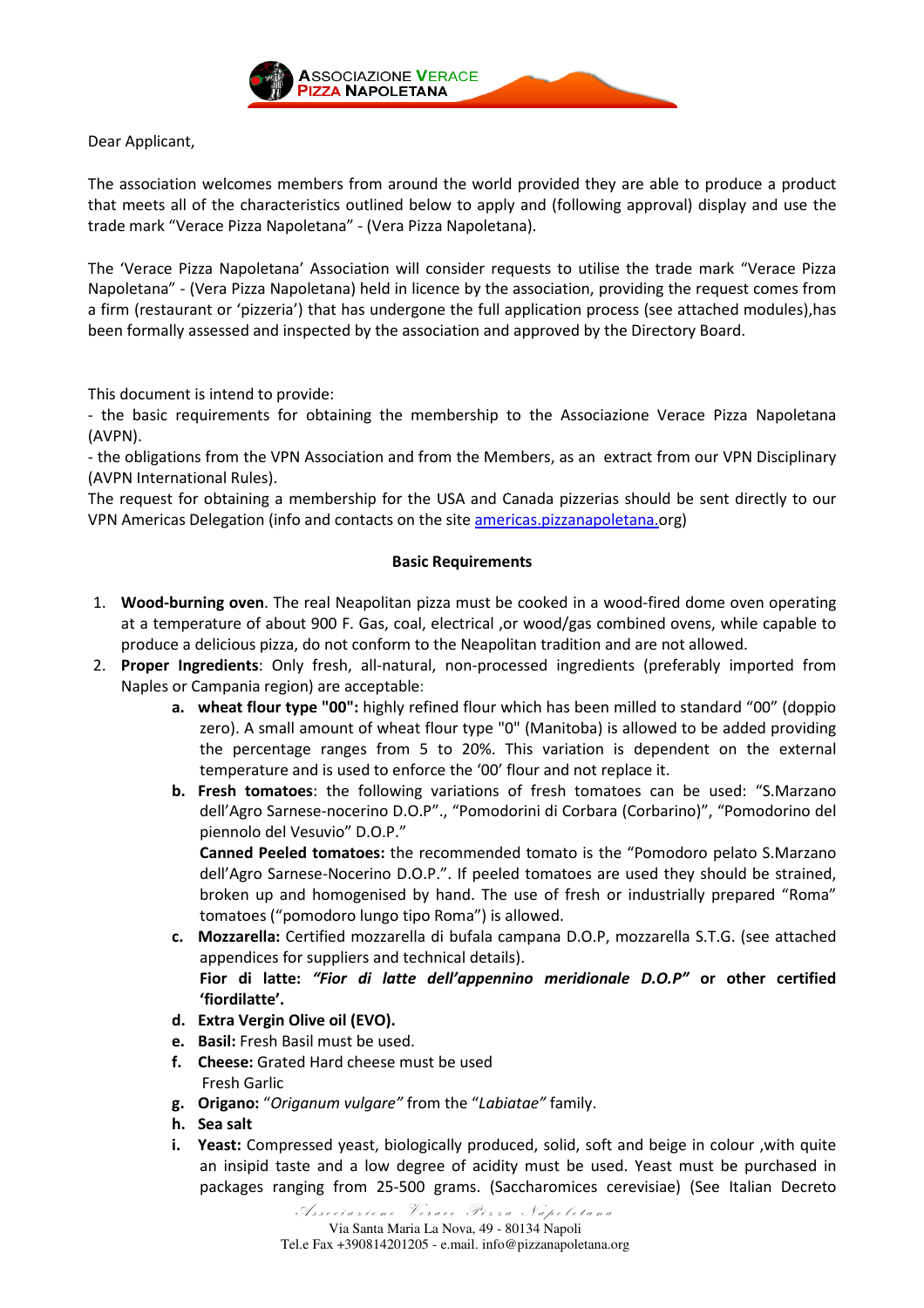

Ministeriale. 21/03/1973 e 18/06/1996). The use of Natural yeast (Sour Dough) is also permitted.

- j. All types of fat must be excluded from the dough.
- 3. Proper technique for the preparation of the dough. Hand-worked or low speed mixer (fork or spiral). No planetary or vertical mixers are allowed.
- 4. Proper technique for the preparation of the pizza. Opening the dough only by hand and slapping on the working surface, transfer of the pizza on a peel by hand and adjusting the shape, cooking on an oven with a temperature of not less than 900° F for a time not exceeding the 90 seconds.
- 5. Proper Equipment. A proper work surface (usually a marble slab), a wood or aluminum pizza peel to introduce the pizza into the oven and a long handle metal round peel to turn and remove the pizza from the oven.
- 6. Final Product. Pizza Napoletana must be not larger than 11 inches with a raised edge crust of about 1 inch and a thin center. The pizza should be soft and elastic, and easily foldable.
- 7. Documentation. A set of documents, pictures and video need to be provided to the Association for the first preliminary evaluation (see below).
- 8. Others. In case of multiple restaurants, each individual store is bound to uphold the standards of the Association and pay a correspondent membership fee. The membership does not automatically be extended to any new units opened subsequently the joining of the Association, nor the membership is transferable from one location to another. Rather, each individual location is evaluated and billed separately. An yearly renewal fee will be due at the beginning of each calendar year.

In the event of non-compliance of these rules by one or more of the associated restaurants, the VPN Association maintains the right to suspend or rescind the membership on an individual or collective basis.

# Obligations of the VPN Association

### The association concerns itself with:

- 1. Promoting and advertizing the Verace Pizza Napoletana trademark and its requirements with shows, conferences, workshops and other promotional events which can be useful for reaching the goals of the Association, and informing the associates regarding these activities;
- 2. Assuring the adherence to the Disciplinary by all the associates and provide them a correct training about the technique of making Neapolitan pizza;
- 3. Giving to all the members all the possible technical assistance in order to facilitate the adherence to the Disciplinary rules;
- 4. Informing the members about all the Merchant (Vendors) Registry Associates whose equipment and ingredients correspond to the requirements of the Disciplinary.

### Requirements of the Associates

### The associates concern themselves with:

- 1. Displaying in an evident way the plate with the trademark of the Association inside and where possible outside of the associated location;
- 2. Specifying in all the menus that all the pizzas are Neapolitan style pizzas, prepared and served adhering strictly to the rules of the VPN Disciplinary, including ingredients and the production method;
- 3. Instructing all the persons involved in the preparation of the pizza with the proper knowledge about the Verace Pizza Napoletana ingredients and preparation techniques;
- 4. Instructing all the front of the house employees (managers, hostesses and servers) about the basic rules and purpose of the Association;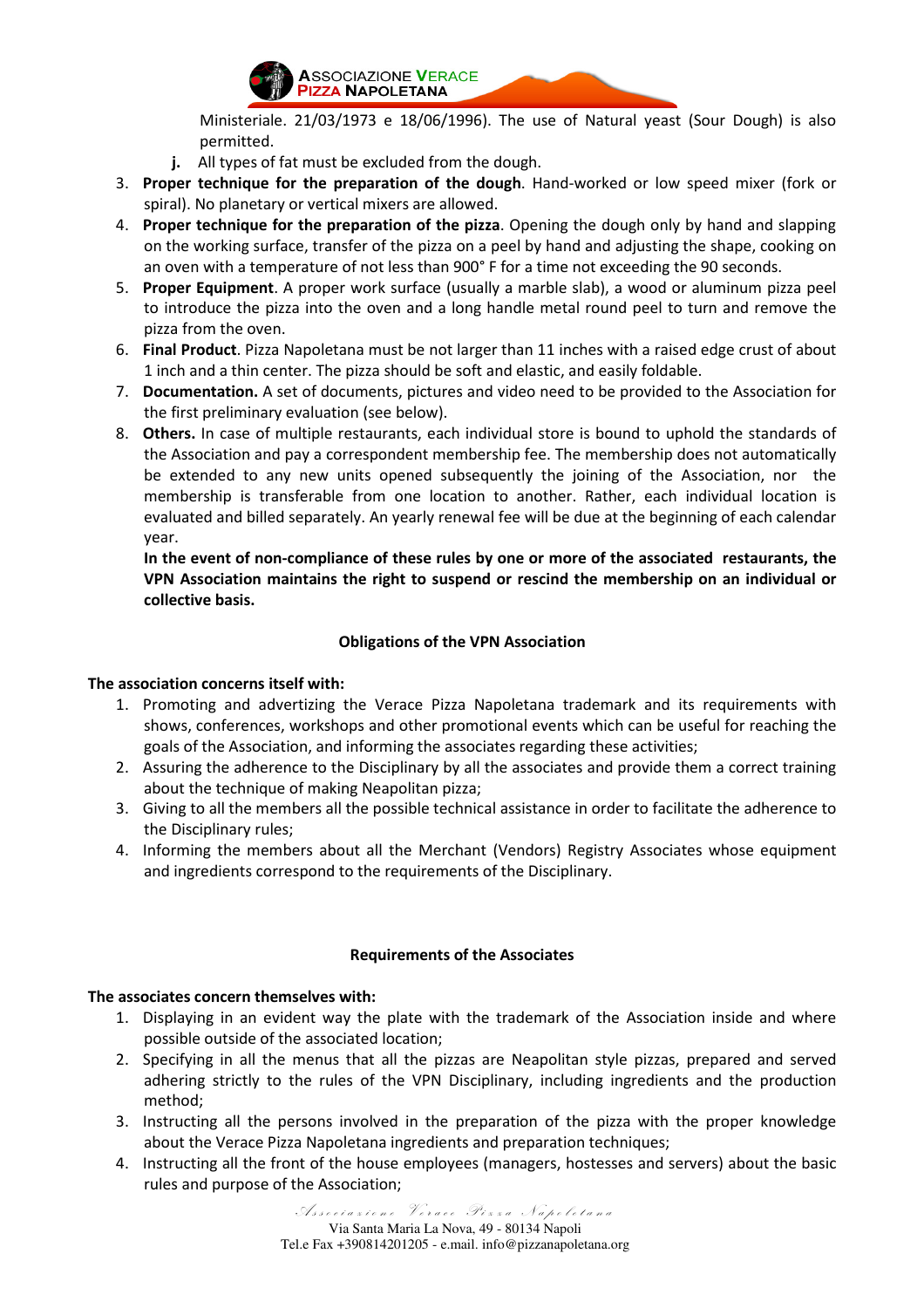

- 5. Reporting the name of the pizza-maker in charge that must be approved by the Association and enrolled in the "Albo pizzaioli" (AVPN Pizza-maker Registry);
- 6. Informing immediately the Association for any change of the main pizza maker.
- 7. Accepting additional membership in other associations provided they are not in conflict with the goals and the rules of the association.
- 8. Informing the Association of any promotional activity, events participation, training courses in which the associated will be involved and in which the AVPN will be directly or indirectly involved.

### Documents to provide in order to become member of Associazione Verace Pizza Napoletana (A.V.P.N.)

You should prepare and send us the following documentation:

- 1. The attached form filled up and signed;
- 2. Copy of your restaurant business licence.
- 3. A short description or story of the restaurant (for our website)
- 4. The restaurant logo in Jpeg format (300 dpi) or PDF (for magazine publishing and for our web site)
- 5. Photo of the inside pizzeria with customers;
- 6. Photo of the owner or the management;
- 7. Photo of the Pizzeria from outside with the signboard;
- 8. Photo of the pizza in the dish, as you serve to the customer;
- 9. Recipe of the pizza dough and timing of the fermentation;
- 10. Three short videos of the pizza process:
	- preparation of the pizza dough,
	- cutting and preparation of the balls,
	- preparation, handling and cooking of a Pizza Margherita until the final presentation of the pizza in the plate.

Kind regards

 Association V.P.N. The Executive Vice President Dott. Massimo Di Porzio Date: …………….. Prot.: ……………..